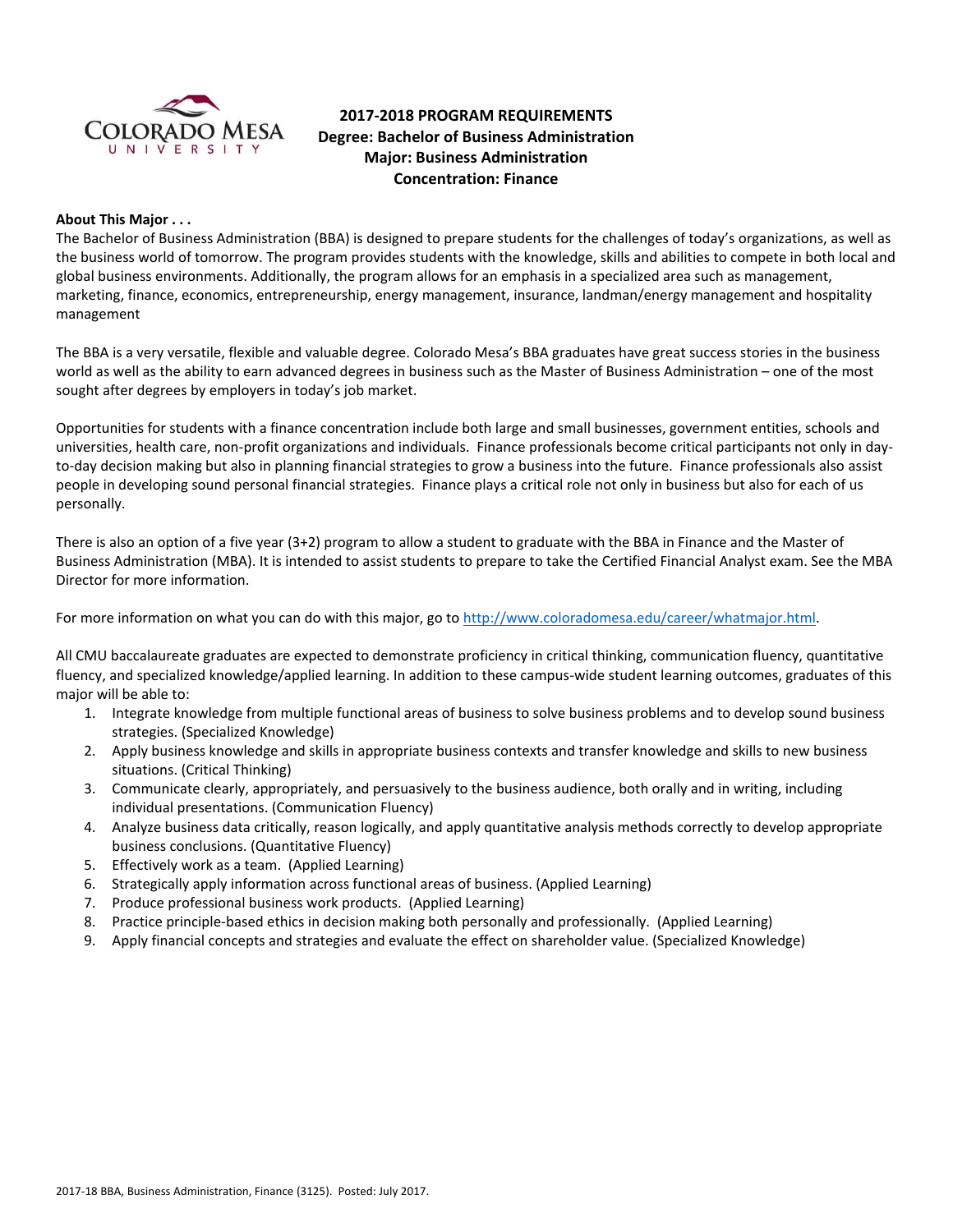# **Advising Process and DegreeWorks**

This document is intended for informational purposes to help determine what courses and associated requirements are needed to earn a degree. The suggested course sequencing outlines how students could finish degree requirements. Some courses are critical to complete in specific semesters, while others may be moved around. Meeting with an academic advisor is essential in planning courses and altering the suggested course sequencing. It is ultimately the student's responsibility to understand and fulfill the requirements for her/his intended degree(s).

DegreeWorks is an online degree audit tool available in MAVzone. It is the official record used by the Registrar's Office to evaluate progress towards a degree and determine eligibility for graduation. Students are responsible for reviewing their DegreeWorks audit on a regular basis and should discuss questions or concerns with their advisor or academic department head. Discrepancies in requirements should be reported to the Registrar's Office.

# **Graduation Process**

Students must complete the following in the first two months of the semester prior to completing their degree requirements:

- Review their DegreeWorks audit and create a plan that outlines how unmet requirements will be met in the final semester.
- Meet with their advisor and modify their plan as needed. The advisor must approve the final plan.
- Submit the "Intent to Graduate" form to the Registrar's Office to officially declare the intended graduation date and commencement ceremony plans.
- Register for all needed courses and complete all requirements for each degree sought.

Submission deadlines and commencement details can be found at [http://www.coloradomesa.edu/registrar/graduation.html.](http://www.coloradomesa.edu/registrar/graduation.html)

If a student's petition for graduation is denied, it will be her/his responsibility to consult the Registrar's Office regarding next steps.

# **INSTITUTIONAL DEGREE REQUIREMENTS**

The following institutional degree requirements apply to all CMU baccalaureate degrees. Specific programs may have different requirements that must be met in addition to institutional requirements.

- 120 semester hours minimum.
- Students must complete a minimum of 30 of the last 60 hours of credit at CMU, with at least 15 semester hours in major discipline courses numbered 300 or higher.
- 40 upper-division credits (an alternative credit limit applies to the Bachelor of Applied Science degree).
- 2.00 cumulative GPA or higher in all CMU coursework.
- A course may only be used to fulfill one requirement for each degree/certificate.
- No more than six semester hours of independent study courses can be used toward the degree.
- Non-traditional credit, such as advanced placement, credit by examination, credit for prior learning, cooperative education and internships, cannot exceed 30 semester credit hours for a baccalaureate degree; A maximum of 15 of the 30 credits may be for cooperative education, internships, and practica.
- Pre-collegiate courses (usually numbered below 100) cannot be used for graduation.
- Capstone exit assessment/projects (e.g., Major Field Achievement Test) requirements are identified under Program-Specific Degree Requirements.
- The Catalog Year determines which program sheet and degree requirements a student must fulfill in order to graduate. Visit with your advisor or academic department to determine which catalog year and program requirements you should follow.
- See "Requirements for Undergraduate Degrees and Certificates" in the catalog for a complete list of graduation requirements.

# **PROGRAM-SPECIFIC DEGREE REQUIREMENTS**

- To be admitted to the Bachelor of Business Administration program, certain prerequisites must be satisfied. Please see the Department Head of Business for complete requirements and application form.
- 2.0 cumulative GPA or higher in coursework toward the major content area.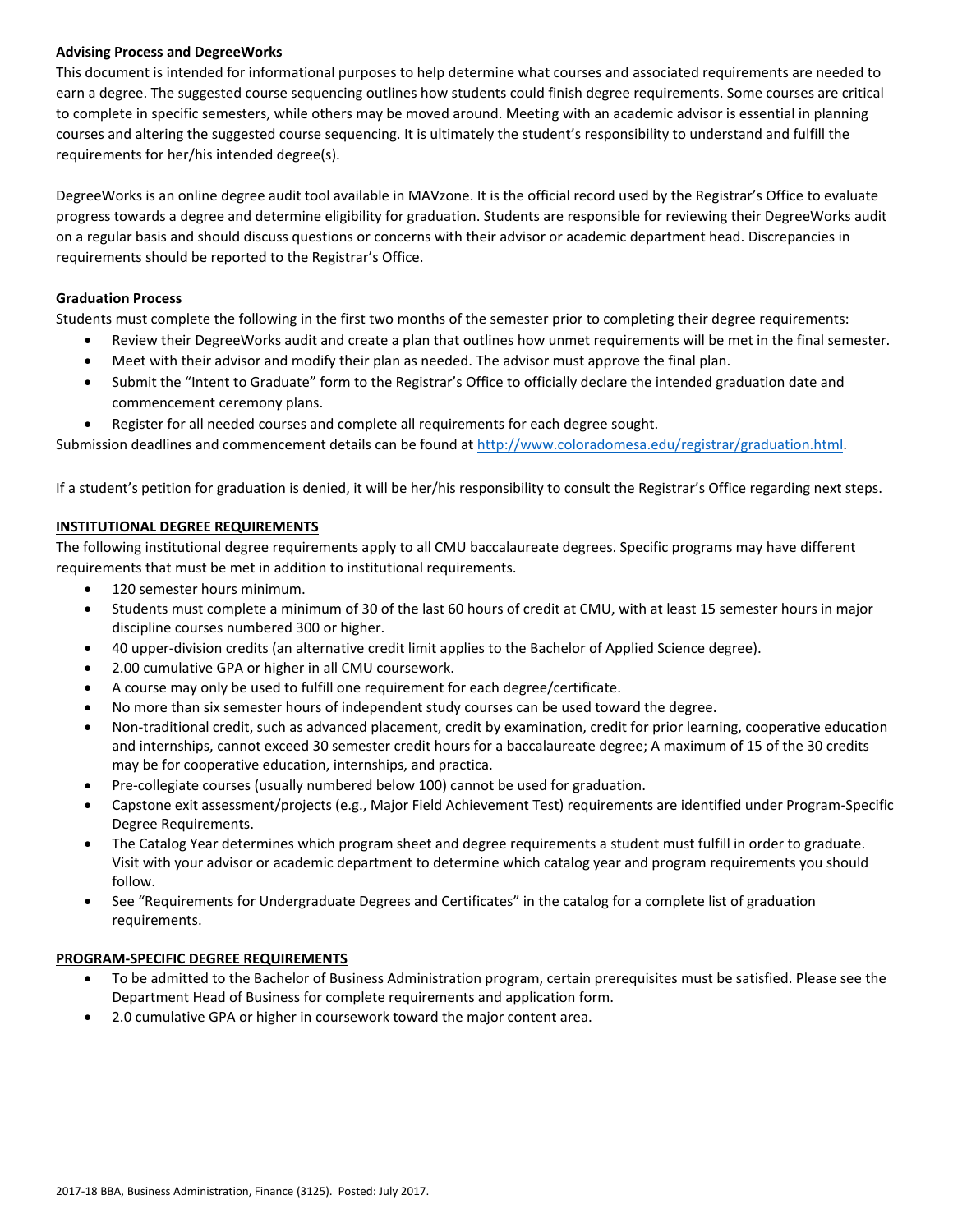# **ESSENTIAL LEARNING REQUIREMENTS** (31 semester hours)

See the current catalog for a list of courses that fulfill the requirements below. If a course is an Essential Learning option and a requirement for your major, you must use it to fulfill the major requirement and make a different selection for the Essential Learning requirement.

**English** (6 semester hours, must receive a grade of "C" or better and must be completed by the time the student has 60 semester hours.)

- ENGL 111 English Composition (3)
- $\square$  ENGL 112 English Composition (3)

**Mathematics** (3 semester hours, must receive a grade of "C" or better, must be completed by the time the student has 60 semester hours.)

 $\Box$  MATH 121 - Calculus for Business (3) or higher

### **Humanities** (3 semester hours)

 $\Box$  Select one Humanities course (3)

## **Social and Behavioral Sciences** (6 semester hours)

- $\Box$  ECON 201 Principles of Macroeconomics (3)
- $\square$  ECON 202 Principles of Microeconomics (3)

## **Natural Sciences** (7 semester hours, one course must include a lab)

- $\square$  Select one Natural Sciences course (3)
- $\Box$  Select one Natural Sciences course with a lab (4)

## **History** (3 semester hours)

 $\Box$  Select one History course (3)

## **Fine Arts** (3 semester hours)

 $\Box$  Select one Fine Arts course (3)

# **OTHER LOWER-DIVISION REQUIREMENTS**

**Wellness Requirement** (2 semester hours)

- $\Box$  KINE 100 Health and Wellness (1)
- $\Box$  Select one Activity course (1)

# **Essential Learning Capstone** (4 semester hours)

Essential Learning Capstone must be taken after completion of the Essential Learning English and Mathematics requirements, and when a student has earned between 45 and 75 hours.

- ESSL 290 Maverick Milestone (3)
- $\Box$  ESSL 200 Essential Speech (1)

**FOUNDATION COURSES** (21 semester hours. These courses plus ECON 201, ECON 202 and Essential Learning Math & English requirements must be completed within the student's first 60 hours.)

- $\Box$  ACCT 201 Principles of Financial Accounting (3)
- $\Box$  ACCT 202 Principles of Managerial Accounting (3)
- BUGB 105 Freshman Business Seminar (3)
- BUGB 211 Business Communications (3)
- $\Box$  BUGB 231 Survey of Business Law (3)
- $\Box$  One of the following courses: CISB 101 - Business Information Technology (3) CISB 205 - Advanced Business Software (3)
- $\Box$  One of the following courses: CISB 241 - Introduction to Business Analysis (3) STAT 241 - Introduction to Business Analysis (3)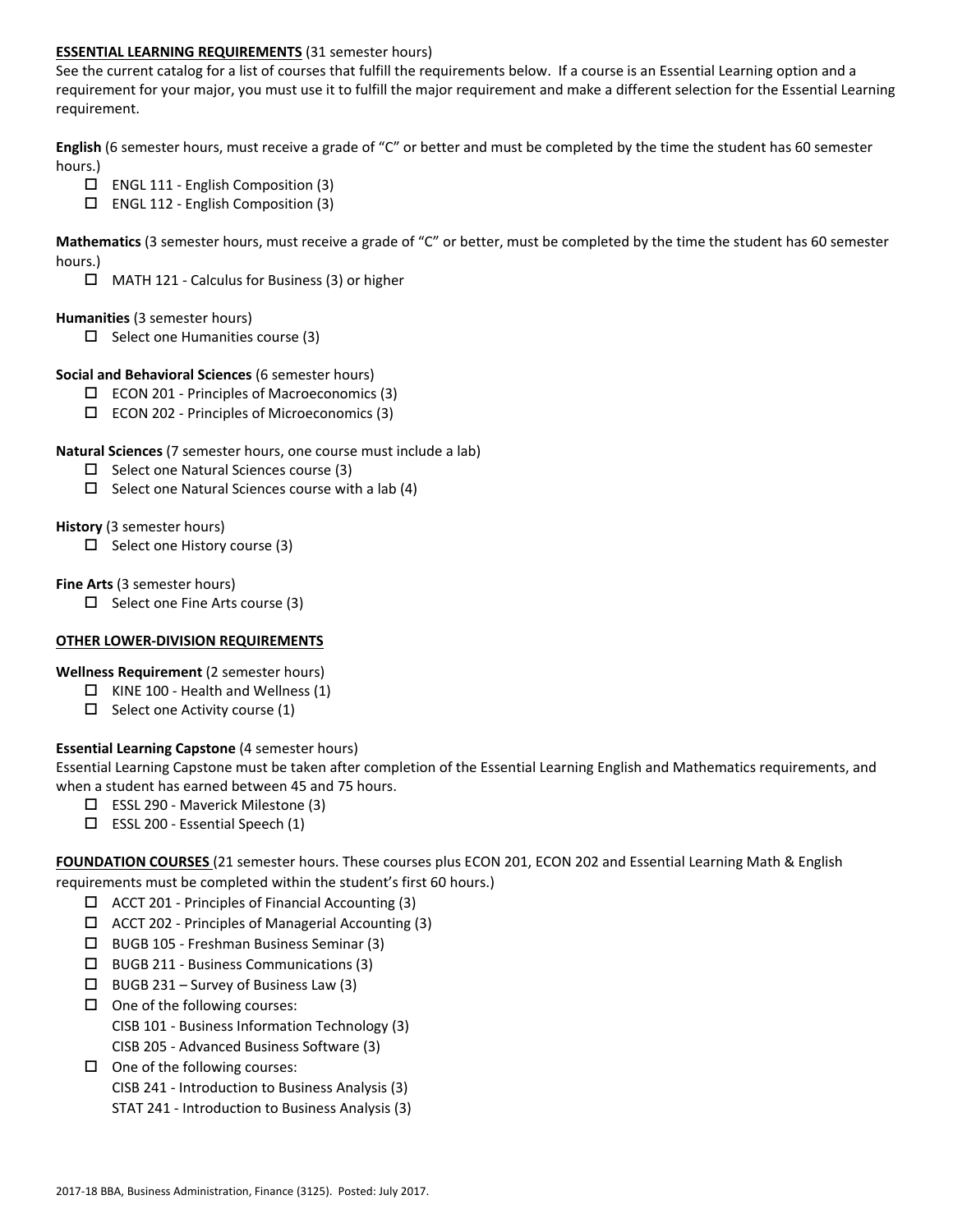## **BBA: BUSINESS ADMINISTRATION, FINANCE REQUIREMENTS** (45 semester hours)

**Business Administration Core** (30 semester hours)

- $\Box$  BUGB 401 International Business (3)
- $\square$  CISB 210 Fundamentals of Information Technology (3)
- $\Box$  FINA 301 Managerial Finance (3)
- MANG 201 Principles of Management (3)
- MANG 301 Organizational Behavior (3)
- HRMA 371 Human Resource Management (3)
- MANG 471 Operations Management (3)
- MANG 491 Business Strategy (3)
- MARK 231 Principles of Marketing (3)
- $\Box$  One of the following courses: CISB 341 - Quantitative Decision Making (3) MANG 341 - Quantitative Decision Making (3) MARK 350 - Marketing Research (3)

**Finance Nucleus** (15 semester hours)

- $\Box$  FINA 320 Fundamentals of Investments (3)
- FINA 420 Security Analysis and Portfolio Management (3)
- $\square$  FINA 431 International Financial Management (3)
- FINA 451 Financial Management: Theory and Applications (3)
- MARK 335 Sales and Sales Management (3)

**GENERAL ELECTIVES** (17 semester hours) It is strongly recommended to meet with a Business Advisor to choose electives that complement the nucleus or choose the nucleus of a second concentration. At least four hours must be upper division. Also include all college level courses appearing on your final transcript, not listed above that will bring your total semester hours to 120 hours.

| $\perp$ |  |
|---------|--|
|         |  |
| $\Box$  |  |
|         |  |
| ⊔       |  |
|         |  |